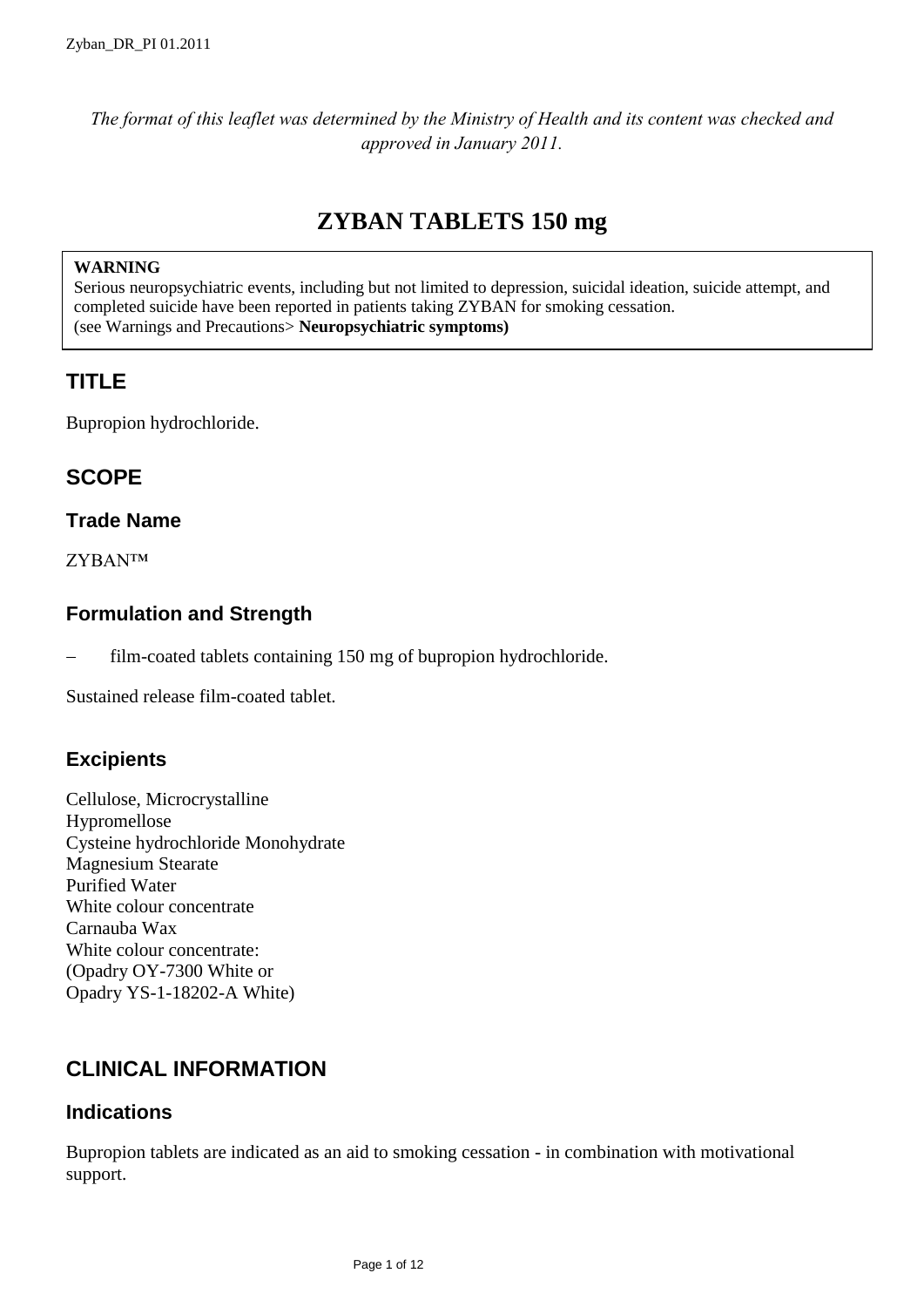## **Dosage and Administration**

It is recommended that treatment is started while the patient is still smoking and a "target stop date" set within the first two weeks of treatment with Bupropion, preferably in the second week.

Patients should be treated for at least 7 weeks.

Discontinuation should be considered if the patient has not made significant progress towards abstinence by the seventh week of therapy, since it is unlikely that they will stop smoking during that attempt.

Systematic evaluation of Bupropion 300 mg/day for the prevention of relapse demonstrated that treatment for up to one year was well tolerated and efficacious in preventing relapse.

As many patients attempting to stop smoking experience multiple relapses, whether treatment with bupropion should be continued for longer periods should be determined on an individual basis.

The recommended posology does not require modification if Bupropion is used in combination with Nicotine Transdermal Systems (*See Warnings And Precautions*).

Sustained release Bupropion tablets should be swallowed whole. The tablets should not be crushed or chewed as this may lead to an increased risk of adverse effects including seizures.

Studies suggest that exposure to bupropion may be increased when sustained release bupropion tablets are taken with food (see *Pharmacokinetics*).

#### **Populations**

#### **Adults**

The initial dose is 150mg to be taken daily for three days, increasing to 150mg twice daily. There should be an interval of at least 8 hours between successive doses.

The maximum single dose should not exceed 150mg and the total daily dose should not exceed 300mg.

Insomnia is a very common adverse event which is often transient. Insomnia may be reduced by avoiding dosing at bedtime (provided there is at least 8 hours between doses) or, if clinically indicated, dose reduction.

#### **Children and Adolescents**

The safety and efficacy of Bupropion tablets in patients under 18 years of age have not been established.

#### **Elderly**

Greater sensitivity of some elderly individuals to bupropion cannot be ruled out, hence a reduced frequency and/or dose may be required (See *Warnings And Precautions*).

#### **Renal impairment**

Treatment of patients with renal impairment should be initiated at reduced frequency and/or dose, as bupropion and its metabolites may accumulate in such patients to a greater extent than usual (*See Warnings And Precautions*).

#### **Hepatic impairment**

Bupropion should be used with caution in patients with liver impairment. Because of increased variability in the pharmacokinetics in patients with mild to moderate hepatic cirrhosis, a reduced frequency of dosing should be considered (*See Warnings And Precautions*).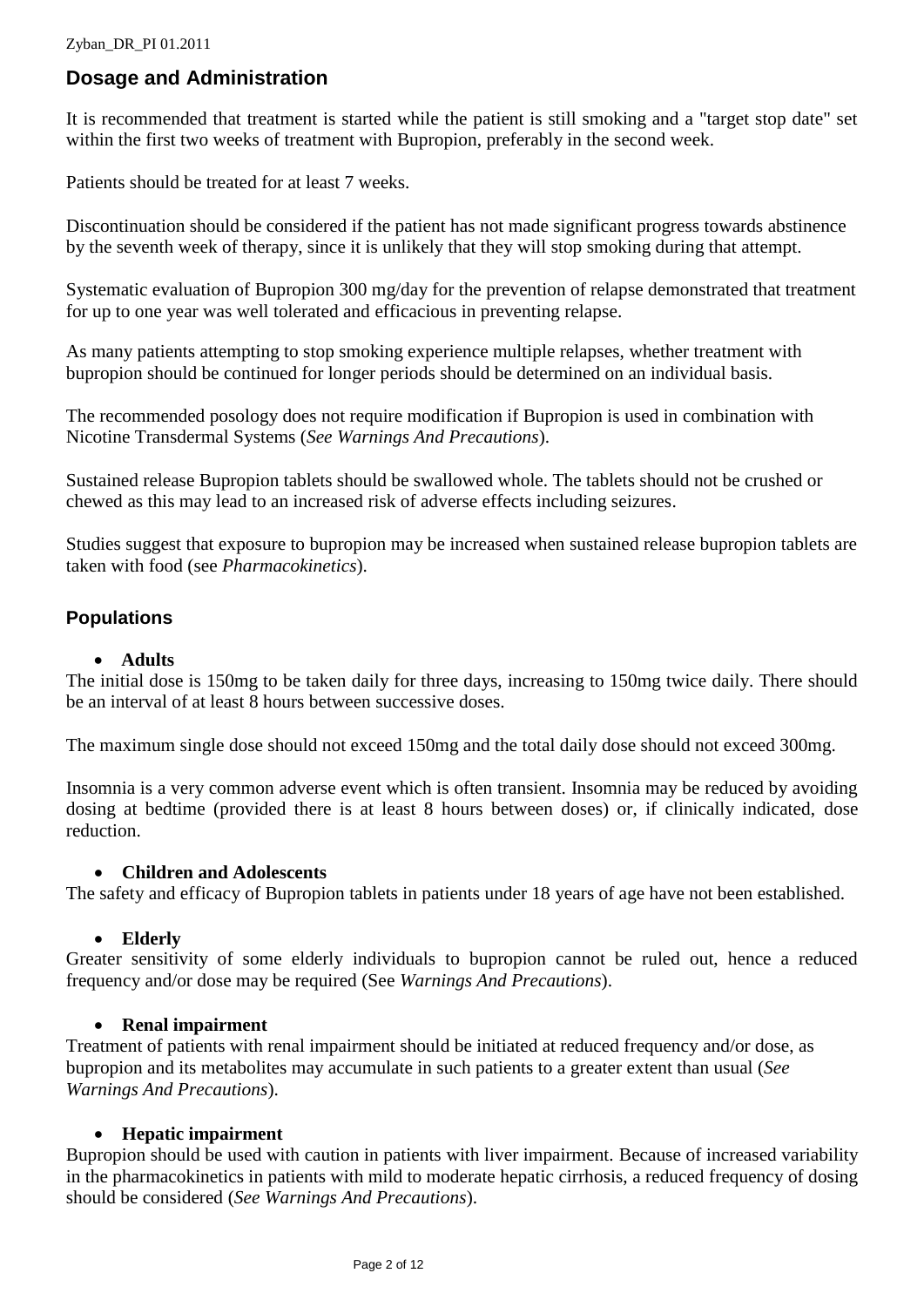Sustained release Bupropion should be used with extreme caution in patients with severe hepatic cirrhosis. The dose should not exceed 150mg on alternate days in these patients (*See Warnings And Precautions*).

## **Contraindications**

- *-* Bupropion is contraindicated in patients with hypersensitivity to bupropion or any of the other components of the preparation.
- *-* Bupropion is contraindicated in patients with seizure disorder.
- *-* Bupropion is contraindicated in patients undergoing abrupt discontinuation of alcohol or sedatives.
- *-* Bupropion Tablets should not be administered to patients currently being treated with any other preparation containing bupropion as the incidence of seizures is dose dependent.
- *-* Bupropion is contraindicated in patients with a current or previous diagnosis of bulimia or anorexia nervosa as a higher incidence of seizures was seen in this patient population when bupropion was administered.
- *-* Concomitant use of Bupropion and monoamine oxidase inhibitors (MAOIs) is contraindicated. At least 14 days should elapse between discontinuation of irreversible MAOIs and initiation of treatment with Bupropion Tablets.

## **Warnings and Precautions**

#### **Seizures**

The recommended dose of Bupropion tablets should not be exceeded (maximum daily dose of 150 mg twice daily), since bupropion is associated with a dose-related risk of seizure. The incidence of seizures at doses of sustained release bupropion tablets up to 400 mg/day is approximately 0.1% (1/1,000).

The risk of seizures occurring with the use of Bupropion, which appears to be strongly associated with the presence of predisposing risk factors. Therefore Bupropion should be administered with extreme caution to patients with one or more conditions predisposing to a lowered seizure threshold. These include:

- *-* history of head trauma
- *-* central nervous system (CNS) tumour
- *-* history of seizures
- *-* concomitant administration of other medications known to lower the seizure threshold.

In addition, caution should be used in those clinical circumstances associated with an increased risk of seizures. These include excessive use of alcohol or sedatives, (see *Contraindications*), diabetes treated with hypoglycaemics or insulin and use of stimulants or anorectic products.

Bupropion should be discontinued and not recommenced in patients who experience a seizure while on treatment.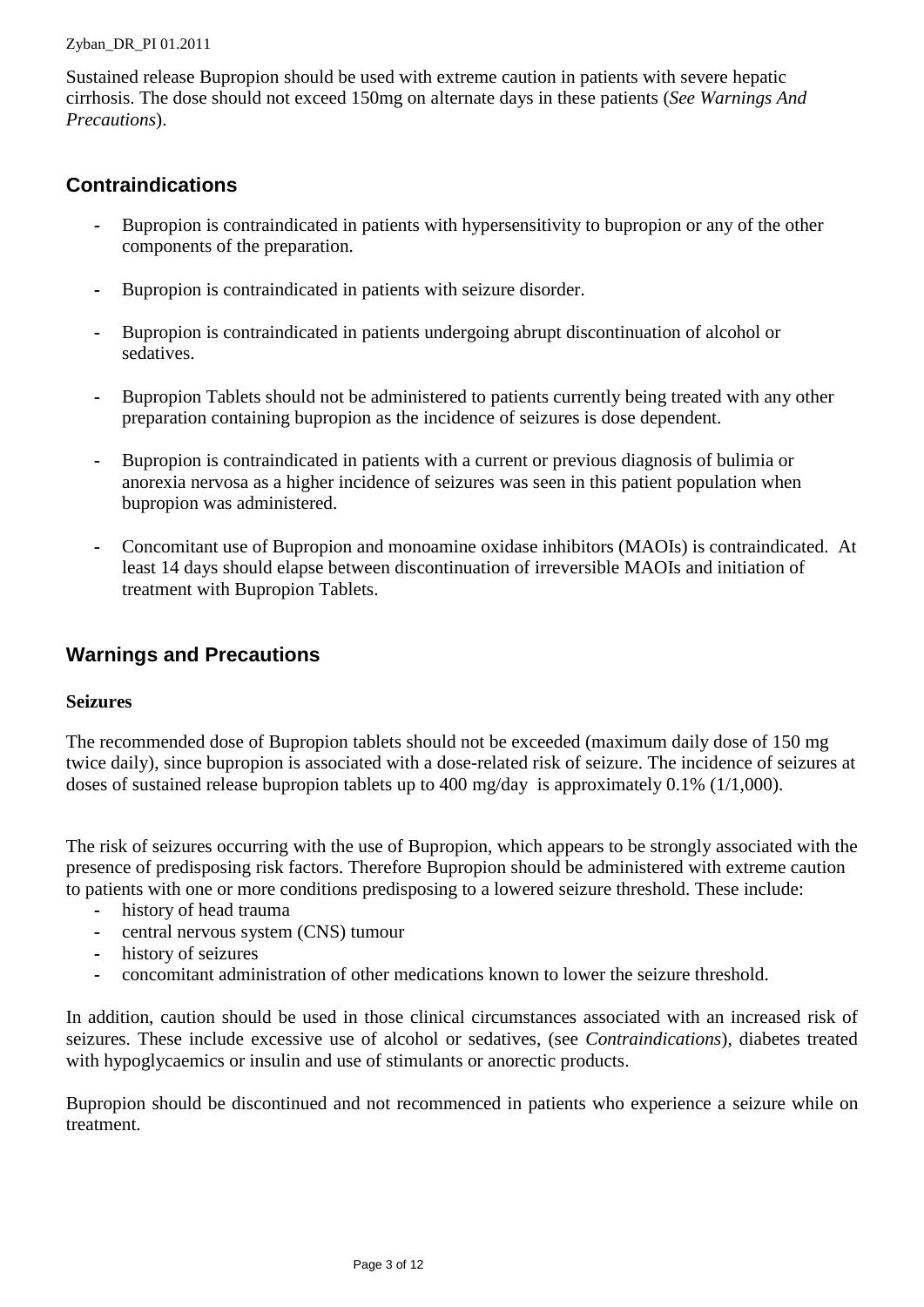#### **Hypersensitivity**

Bupropion should be discontinued promptly if patients experience hypersensitivity reactions during treatment (see *Adverse Reactions*). Clinicians should be aware that symptoms may persist beyond the discontinuation of bupropion, and clinical management should be provided accordingly.

#### **Hepatic impairment**

Bupropion is extensively metabolised in the liver to active metabolites, which are further metabolised. No statistically significant differences in the pharmacokinetics of bupropion were observed in patients with mild to moderate hepatic cirrhosis compared with healthy volunteers, but bupropion plasma levels showed a higher variability between individual patients. Therefore Bupropion should be used with caution in patients with hepatic impairment and reduced frequency of dosing should be considered in patients with mild to moderate hepatic cirrhosis. (*see Dosage and Administration and Pharmacokinetics*).

Bupropion should be used with extreme caution in patients with severe hepatic cirrhosis. In these patients a reduced frequency of dosing is required, as peak bupropion levels are substantially increased and accumulation is likely to occur in such patients to a greater extent than usual (*see Dosage and Administration and Pharmacokinetics*)

All patients with hepatic impairment should be closely monitored for possible adverse effects (e.g., insomnia, dry mouth, seizures) that could indicate high drug or metabolite levels.

#### **Renal impairment and elderly patients**

Bupropion is extensively metabolised in the liver to active metabolites which are further metabolised and excreted by the kidneys. Therefore treatment of patients with renal impairment should be initiated at reduced frequency and/or dose as bupropion and its metabolites may accumulate in such patients to a greater extent than usual (see Pharmacokinetics). The patient should be closely monitored for possible adverse effects (e.g., insomnia, dry mouth, seizures) that could indicate high drug or metabolite levels.

Clinical experience with bupropion has not identified any differences in tolerability between elderly and other adult patients. However, greater sensitivity of some elderly individuals to bupropion cannot be ruled out; hence a reduced frequency and/or dose may be required *(see Pharmacokinetics).*

#### **Neuropsychiatric symptoms**

Neuropsychiatric symptoms have been reported (see *Adverse Reactions*). Psychotic and manic symptomatology has been observed, mainly in patients with a history of psychiatric illness. Additionally, bupropion may precipitate a manic episode in patients with bipolar disorder.

Depressed mood may be a symptom of nicotine withdrawal. Depression, rarely including suicidal ideation and behaviour (including suicide attempt), has been reported in patients undergoing a smoking cessation attempt. These symptoms have also been reported during bupropion treatment, and generally occurred during the early stages of treatment.

Bupropion is indicated for the treatment of depression in some countries. A meta-analysis of placebo controlled clinical trials of antidepressant drugs in adults with major depressive disorder and other psychiatric disorders showed an increased risk of suicidal thinking and behaviour associated with antidepressant use compared to placebo in patients less than 25 years old.

When treating with bupropion, clinicians should monitor for the emergence of significant neuropsychiatric symptoms (including changes in behaviour, hostility, agitation, depressed mood, and suicide-related events, including ideation, behaviour, and attempted suicide) or for worsening of preexisting psychiatric illness.

Clinicians should advise patients and caregivers that the patient should contact a healthcare provider immediately if neuropsychiatric symptoms not typical for the patient are observed.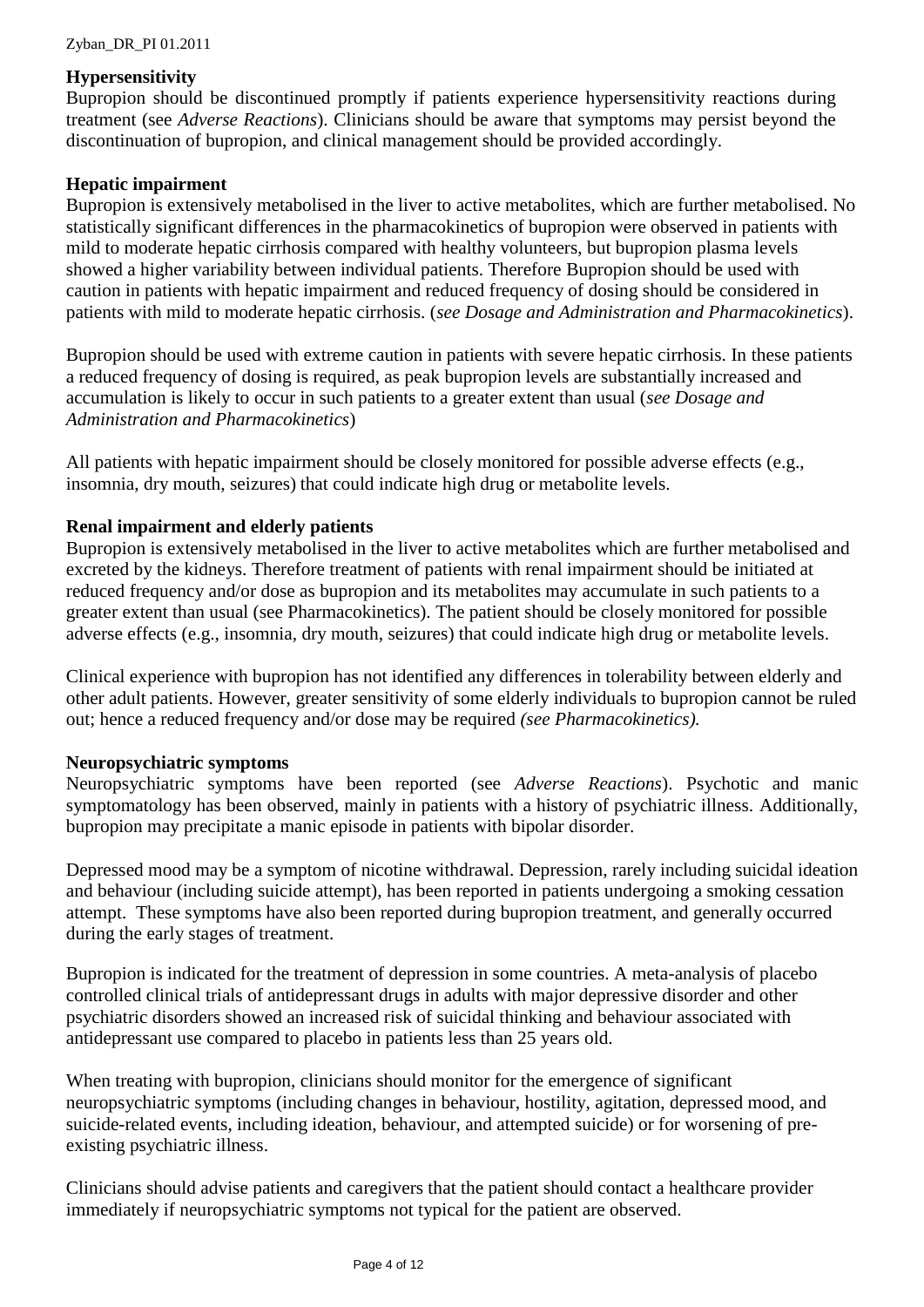#### **Cardiovascular disease**

Bupropion was generally well tolerated in studies for smoking cessation in patients with ischaemic cardiovascular disease (see Clinical pharmacology and Clinical Studies).

In a study in non-depressed subjects (including both smokers and non-smokers) with untreated Stage I hypertension, bupropion did not produce a statistically significant effect on blood pressure. However, spontaneous reports of increased blood pressure (sometimes severe) have been received (see *Adverse Reactions*). Prior to initiation of combination therapy with a Nicotine Transdermal System (NTS), prescribers should consult the prescribing information of the relevant NTS. If combination therapy is used, monitoring for treatment-emergent elevations of blood pressure is recommended. (See *Adverse Reactions*).

#### **Interactions**

Bupropion is metabolised to its major active metabolite hydroxybupropion primarily by the cytochrome P450 IIB6 (CYP2B6) (see Pharmacokinetics). Care should therefore be exercised when Bupropion is coadministered with drugs known to affect the CYP2B6 isoenzyme (e.g.: orphenadrine, cyclophosphamide, ifosfamide, ticlopidine, clopidogrel).

Although bupropion is not metabolised by the CYP2D6 isoenzyme, *in vitro* human P450 studies have shown that bupropion and hydroxybupropion are inhibitors of the CYP2D6 pathway. In a human pharmacokinetic study, administration of bupropion increased plasma levels of desipramine. This effect was present for at least 7 days after the last dose of bupropion. Concomitant therapy with drugs predominantly metabolised by this isoenzyme (such as certain beta-blockers, antiarrhythmics, SSRIs, TCAs, antipsychotics) should be initiated at the lower end of the dose range of the concomitant medication. If Bupropion is added to the treatment regimen of a patient already receiving a medication metabolised by CYP2D6, the need to decrease the dose of the original medication should be considered, particularly for those concomitant medications with a narrow therapeutic index (see *Pharmacokinetics*).

Drugs which require metabolic activation by CYP2D6 in order to be effective (e.g. tamoxifen), may have reduced efficacy when administered concomitantly with inhibitors of CYP2D6 such as bupropion.

Although citalopram is not primarily metabolised by CYP2D6, in one study, bupropion increased the Cmax and AUC of citalopram by 30% and 40%, respectively.

Since bupropion is extensively metabolised, the co-administration of drugs known to induce metabolism (e.g. carbamazepine, phenobarbital, phenytoin, ritonavir, efavirenz) or inhibit metabolism may affect its clinical activity.

In a series of studies in healthy volunteers, ritonavir (100 mg twice daily or 600 mg twice daily) or ritonavir 100 mg plus lopinavir 400 mg (Kaletra) twice daily reduced the exposure of bupropion and its major metabolites in a dose dependent manner by approximately 20 to 80%. Similarly, efavirenz 600 mg once daily for two weeks reduced the exposure of bupropion by approximately 55% in healthy volunteers Patients receiving any of these drugs with bupropion may need increased doses of bupropion but the maximum recommended dose of bupropion should not be exceeded.

Although clinical data do not identify a pharmacokinetic interaction between bupropion and alcohol, there have been rare reports of adverse neuropsychiatric events or reduced alcohol tolerance in patients drinking alcohol during Bupropion treatment. The consumption of alcohol during Bupropion treatment should be minimised or avoided.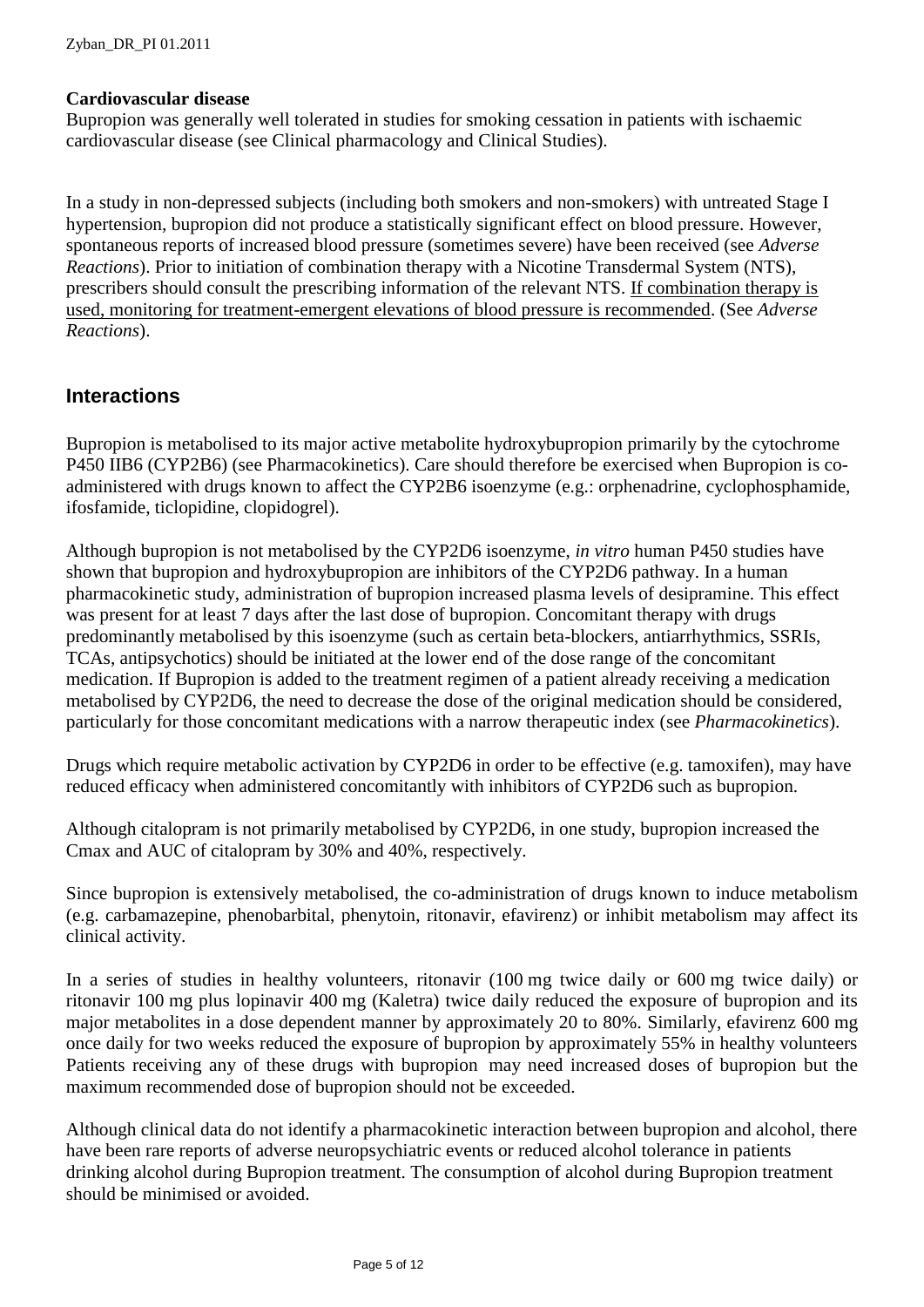Limited clinical data suggest a higher incidence of neuropsychiatric adverse events in patients receiving bupropion concurrently with either levodopa or amantadine. Administration of Bupropion to patients receiving either levodopa or amantadine concurrently should be undertaken with caution.

Multiple oral doses of bupropion had no statistically significant effects on the single dose pharmacokinetics of lamotrigine in 12 subjects and had only a slight increase in the AUC of lamotrigine glucuronide.

Studies suggest that exposure to bupropion may be increased when sustained release bupropion tablets are taken with food (see *Pharmacokinetics*).

Physiological changes resulting from smoking cessation itself, with or without treatment with Bupropion, may alter the pharmacokinetics of some medications taken concomitantly.

## **Pregnancy and Lactation**

#### **Fertility**

A fertility study in rats revealed no evidence of impaired fertility.

#### **Pregnancy**

The safety of Bupropion for use in human pregnancy has not been established.

Administration of bupropion should only be considered during pregnancy if the expected benefits are greater than the potential risks.

In a retrospective, managed-care database study  $(n=7,005 \text{ infants})$ , there was no greater proportion of congenital malformations (2.3%) or cardiovascular malformations (1.1%) associated with first trimester exposure to bupropion (n=1,213 infants) compared with the use of other antidepressants in the first trimester (n=4,743 infants; 2.3% and 1.1% for congenital and cardiovascular malformations, respectively) or bupropion use outside the first trimester (n=1,049 infants; 2.2% and 1.0%, respectively).

Evaluation of experimental animal studies does not indicate direct or indirect harmful effects with respect to the development of the embryo or foetus, the course of gestation and peri-natal or post-natal development.

#### **Lactation**

As bupropion and its metabolites are excreted in human breast milk mothers should be advised not to breast feed while taking Bupropion tablets.

## **Ability to perform tasks that require judgement, motor or cognitive skills**

As with other drugs which act on the central nervous system (CNS) bupropion may affect ability to perform tasks that require judgement or motor and cognitive skills. Patients should therefore exercise caution before driving or use of machinery until they are reasonably certain Bupropion tablets do not adversely affect their performance.

## **Adverse Reactions**

The list below provides information on the undesirable effects identified from clinical experience, categorised by System Organ Class. It is important to note that smoking cessation is often associated with nicotine withdrawal symptoms some of which are also recognised as adverse events associated with Bupropion.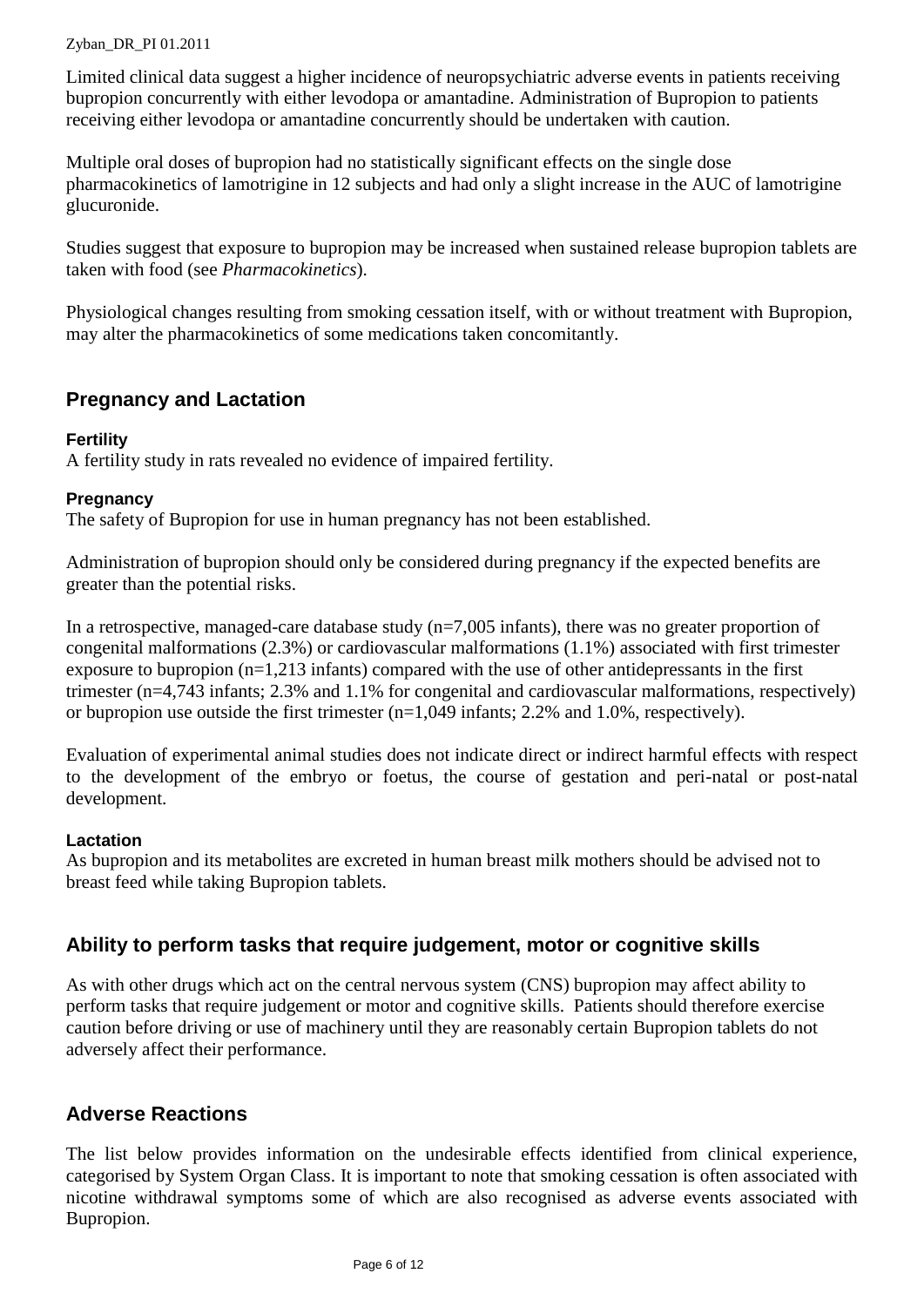Undesirable effects are ranked under headings of frequency using the following convention; very common ( $\geq$ 1/10); common ( $\geq$ 1/100, <1/10); uncommon ( $\geq$ 1/1,000, <1/100); rare ( $\geq$ 1/10,000, <1/1,000), very rare (<1/10,000).

#### **Immune system disorders\***

| Common     | Hypersensitivity reactions such as urticaria                                       |
|------------|------------------------------------------------------------------------------------|
| Very Rare: | More severe hypersensitivity reactions including angioedema,                       |
|            | dyspnoea/bronchospasm and anaphylactic shock                                       |
|            | Arthralgia, myalgia and fever have also been reported in association with rash and |
|            | other symptoms suggestive of delayed hypersensitivity. These symptoms may          |
|            | resemble serum sickness.                                                           |
|            | $\star$ $\Omega_{\alpha\alpha}$ also "Clip and subgutangeous tissue disorders"     |

\* See also "Skin and subcutaneous tissue disorders".

#### **Metabolism and nutrition disorders**

| Common:    | Anorexia                   |
|------------|----------------------------|
| Very Rare: | Blood glucose disturbances |

#### **Psychiatric disorders**

| Very Common: | Insomnia                                                                                                                                |
|--------------|-----------------------------------------------------------------------------------------------------------------------------------------|
| Common:      | Agitation, anxiety, depression                                                                                                          |
| Uncommon:    | Confusion                                                                                                                               |
| Very Rare:   | Aggression, hostility, irritability, restlessness, hallucinations, abnormal dreams,<br>depersonalisation, delusions, paranoid ideation. |
| Not known:   | Suicidal ideation and suicidal behaviour***.                                                                                            |

\*\*\*Cases of suicidal ideation and suicidal behaviour have been reported during bupropion therapy (See *Warnings and Precautions)*

#### **Nervous system disorders**

| Headache                                                                         |
|----------------------------------------------------------------------------------|
| Tremor, dizziness, taste disorders, concentration disturbance.                   |
| Seizures (see Warnings and Precautions)                                          |
| Dystonia, ataxia, Parkinsonism, incoordination, memory impairment, paraesthesia, |
| syncope.                                                                         |
|                                                                                  |

# **Eye disorders**

Visual disturbance

#### **Ear and labyrinth disorders**

Uncommon: Tinnitus

#### **Cardiac disorders**

| Uncommon:  | Tachycardia  |
|------------|--------------|
| Very Rare: | Palpitations |

#### **Vascular disorders**

| Uncommon:  | Increased blood pressure (sometimes severe), flushing |
|------------|-------------------------------------------------------|
| Very Rare: | Vasodilation, postural hypotension                    |

#### **Gastrointestinal disorders**

| Very Common: | Dry mouth, gastrointestinal disturbance including nausea and vomiting |
|--------------|-----------------------------------------------------------------------|
| Common:      | Abdominal pain, constipation                                          |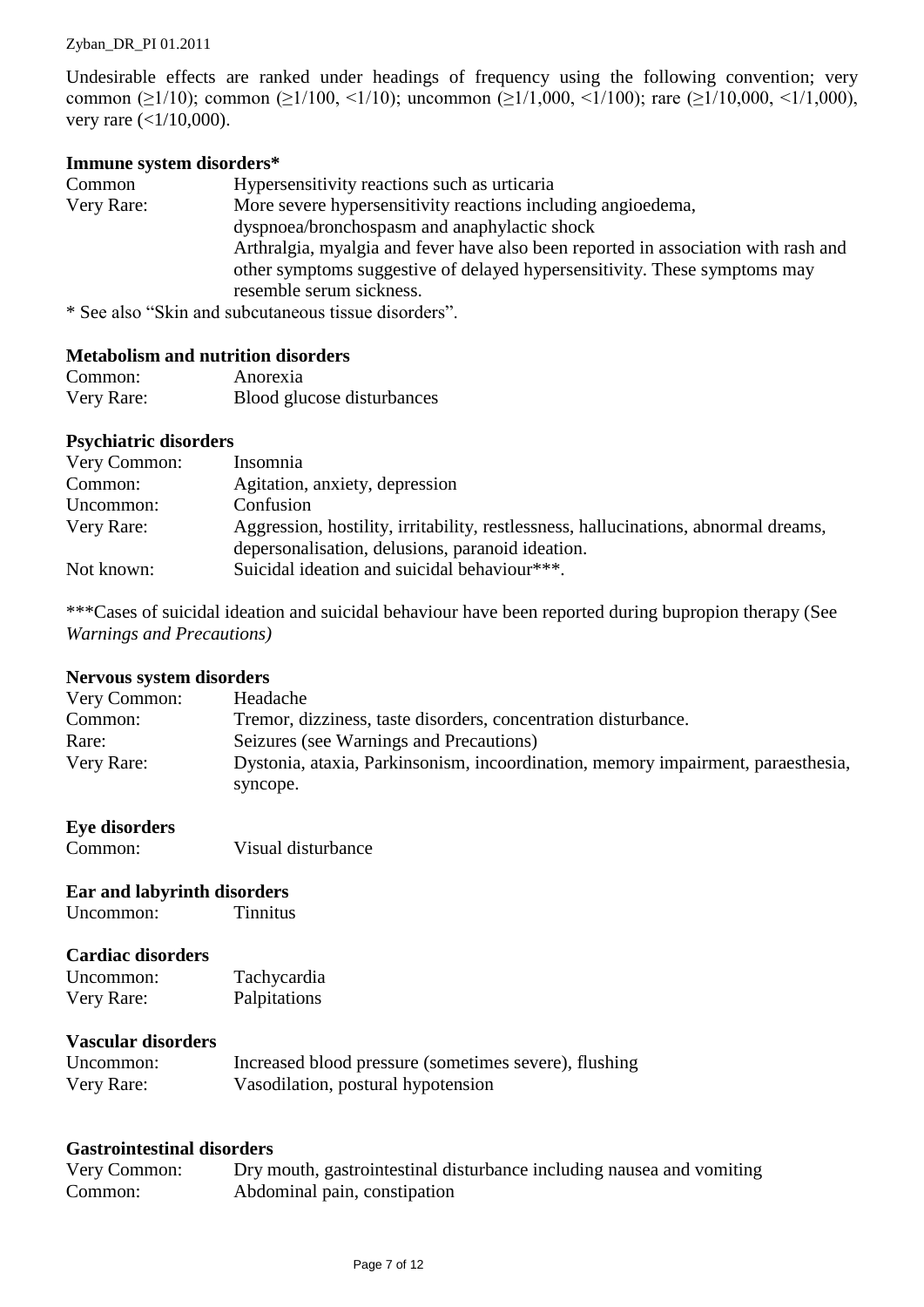#### **Hepatobiliary disorders**

Very Rare: Elevated liver enzymes, jaundice, hepatitis

#### **Skin and subcutaneous tissue disorders\***

Common: Rash, pruritus, sweating Very Rare: Erythema multiforme, Stevens Johnson syndrome \* See also "Immune system disorders".

#### **Musculoskeletal and connective tissue disorders**

Very Rare: Twitching

#### **Renal and urinary disorders**

Very Rare: Urinary frequency and/or retention

#### **General disorders and administration site conditions**

Common: Fever, asthenia Uncommon Chest pain

## **Overdosage**

#### **Symptoms and Signs**

In addition to those events reported under Adverse Reactions, overdose has resulted in symptoms including drowsiness, and loss of consciousness and ECG changes such as conduction disturbances (including QRS prolongation) or arrhythmias.

Acute ingestion of doses of bupropion in excess of 10 times the maximum therapeutic dose has been reported.

#### **Treatment**

In the event of overdose, hospitalisation is advised. ECG and vital signs should be monitored.

Ensure an adequate airway, oxygenation and ventilation. The use of activated charcoal is recommended. No specific antidote for bupropion is known. Further management should be as clinically indicated or as recommended by the national poisons centre, where available.

#### **Clinical Pharmacology**

#### **Pharmacodynamics**

#### *ATC Code*

*Pharmacotherapeutic group:* Other antidepressants, ATC code: N06 AX12

#### *Mechanism of Action*

Bupropion is a selective inhibitor of the neuronal re-uptake of catecholamines (noradrenaline and dopamine) with minimal effect on the re-uptake of indolamines (serotonin), and does not inhibit monoamine oxidase. The mechanism by which bupropion enhances the ability of patients to abstain from smoking is unknown. However, it is presumed that this action is mediated by noradrenergic and/or dopaminergic mechanisms.

#### **Pharmacokinetics**

#### *Absorption*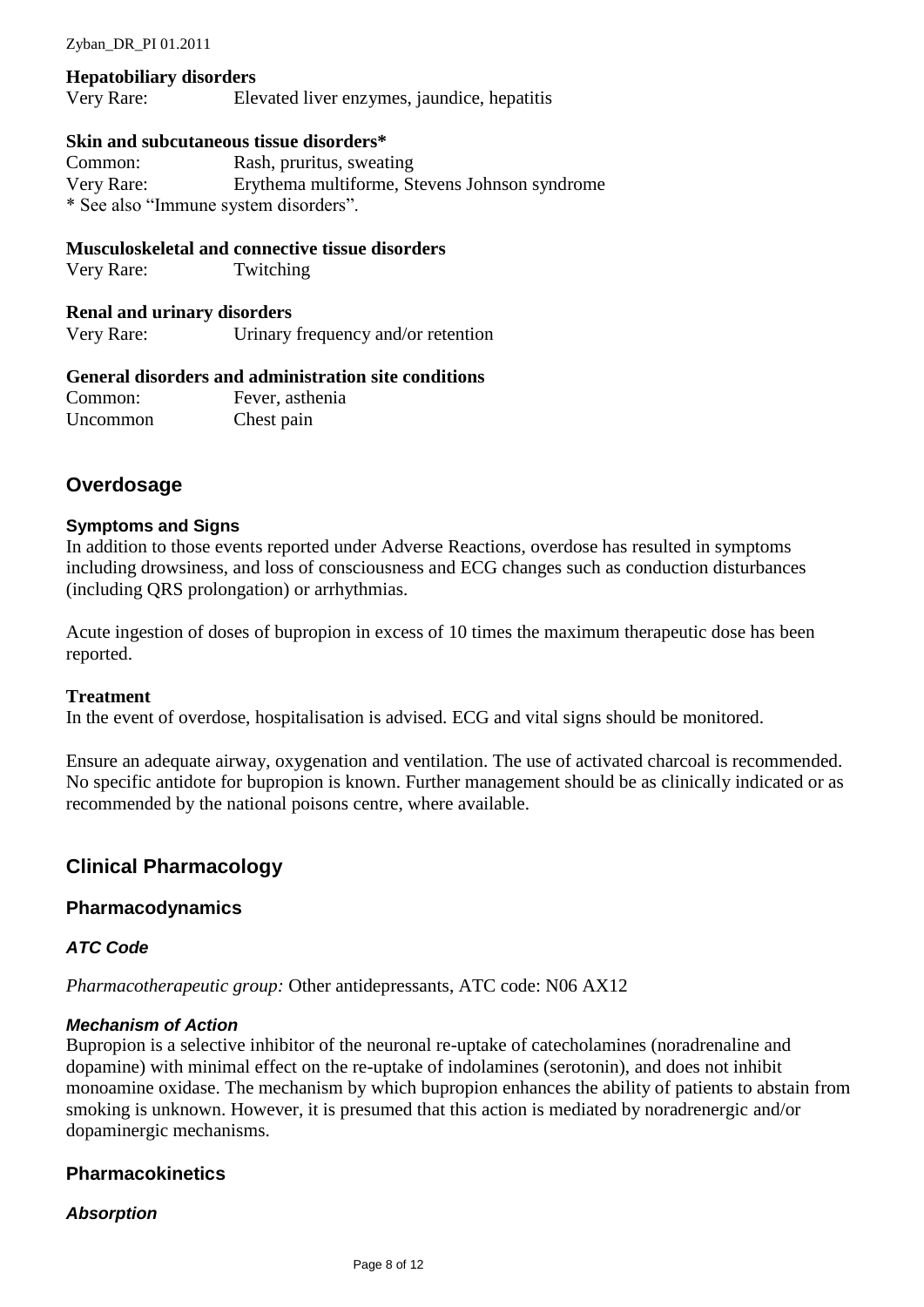Following oral administration of sustained release bupropion tablets to healthy volunteers, peak plasma concentrations of bupropion are achieved within 3 hours.

Three studies suggest that exposure to bupropion may be increased when sustained release bupropion tablets are taken with food. When taken following food, peak plasma concentration of bupropion (Cmax) increased by 11%, 16% and 35% in the three studies. The overall exposure to bupropion (AUC) increased by 17%, 17% and 19% in the three studies (see *Interactions*).

Bupropion and its metabolites exhibit linear kinetics following chronic administration of 150 to 300 mg per day.

#### *Distribution*

Bupropion is widely distributed with an apparent volume of distribution of approximately 2000 L.

Bupropion and hydroxybupropion are moderately bound to plasma proteins (84% and 77%, respectively). The extent of protein binding of the threohydrobupropion metabolite is about half that seen with bupropion.

## *Metabolism*

Bupropion is extensively metabolised in humans. Three pharmacologically active metabolites have been identified in plasma: hydroxybupropion and the amino-alcohol isomers, threohydrobupropion and erythrohydrobupropion. These may have clinical importance, as their plasma concentrations are as high or higher than those of bupropion.

Erythrohydrobupropion cannot be measured in the plasma after a single dose of Bupropion. The active metabolites are further metabolised to inactive metabolites and excreted in the urine.

*In vitro* studies indicate that bupropion is metabolised to its major active metabolite hydroxybupropion primarily by the CYP2B6, while cytochrome P450s are not involved in the formation of threohydrobupropion (see *Interactions*).

Bupropion and hydroxybupropion are both relatively weak competitive inhibitors of the CYP2D6 isoenzyme with  $K_i$  values of 21 and 13.3  $\mu$ M, respectively in vitro. In human volunteers known to be extensive metabolisers of the CYP2D6 isoenzyme, co-administration of bupropion and desipramine has resulted in 2- and 5-fold increases in the Cmax and AUC, respectively, of desipramine. This effect was present for at least 7 days after the last dose of bupropion. Since bupropion is not metabolised by CYP2D6, desipramine is not anticipated to affect the pharmacokinetics of bupropion. Caution is advised when Bupropion is administered with substrates for the CYP2D6 pathway. (See *Interactions*).

Bupropion has been shown to induce its own metabolism in animals following sub-chronic administration. In humans, there is no evidence of enzyme induction of bupropion or hydroxybupropion in volunteers or patients receiving recommended doses of bupropion hydrochloride for 10 to 45 days.

Peak plasma concentrations of hydroxybupropion are approximately 10 times the peak level of the parent drug at steady state. The times to peak concentrations for the erythrohydrobupropion and threohydrobupropion metabolites are similar to that of the hydroxybupropion metabolite.

In a healthy volunteer study, ritonavir at a dose of 100 mg twice daily reduced the AUC and C<sub>max</sub> of bupropion by 22% and 21%, respectively. The AUC and C<sub>max</sub> of the metabolites of bupropion were decreased by 0 to 44%. In a second healthy volunteer study, ritonavir at a dose of 600 mg twice daily decreased the AUC and the  $C_{\text{max}}$  of bupropion by 66% and 62%, respectively. The AUC and  $C_{\text{max}}$  of the metabolites of bupropion were decreased by 42 to 78%.

In another healthy volunteer study, Kaletra® (lopinavir 400 mg/ritonavir 100 mg twice daily) decreased bupropion AUC and C<sub>max</sub> by 57%. The AUC and C<sub>max</sub> of hydroxybupropion were decreased by 50% and 31%, respectively.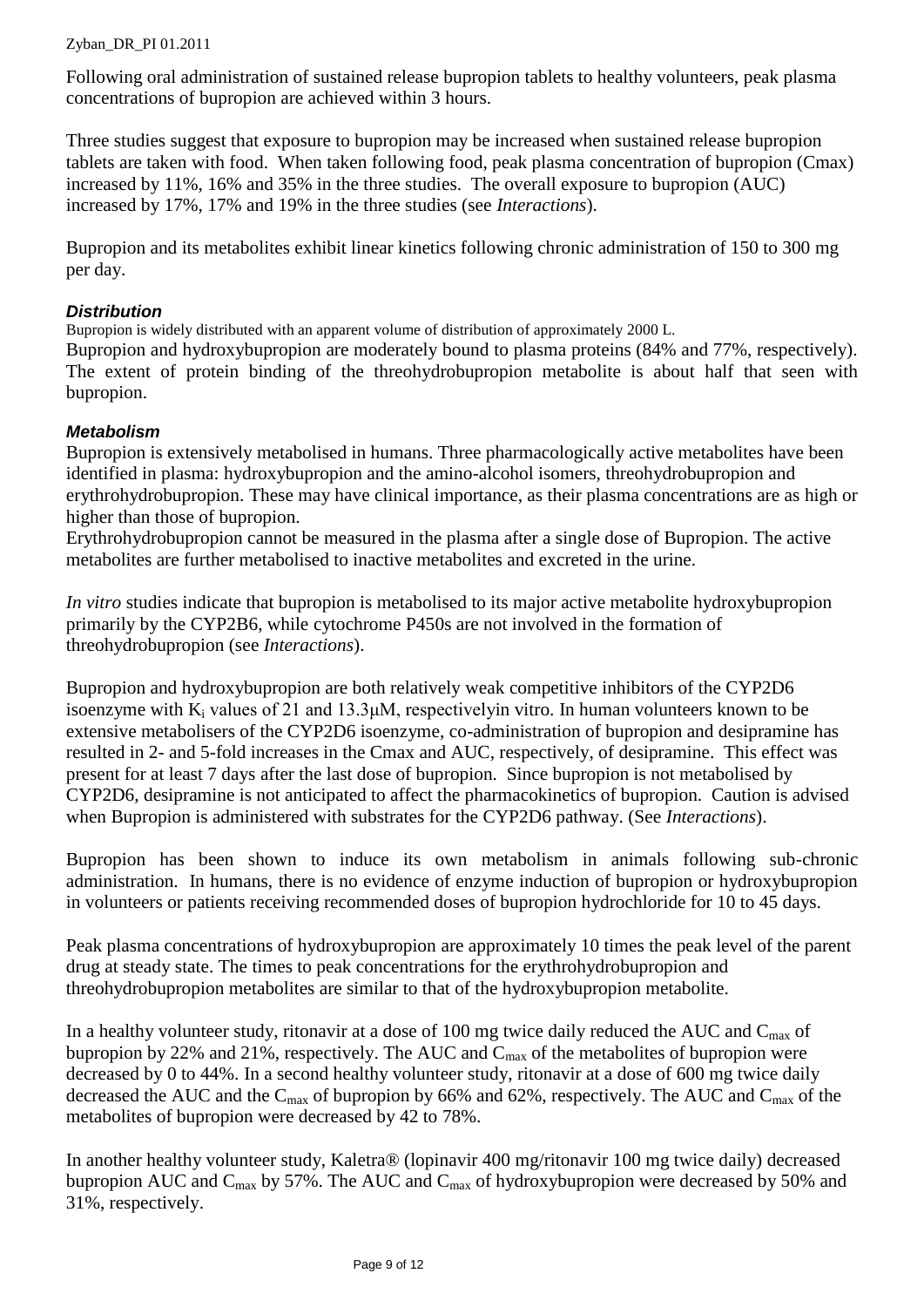Peak plasma concentrations of hydroxybupropion and threohydrobupropion are achieved approximately 6 hours following administration of a single dose of sustained release Bupropion.

Following oral administration of a single 150-mg dose of sustained release bupropion, there was no difference in  $C_{\text{max}}$ , half-life,  $T_{\text{max}}$ , AUC, or clearance of bupropion or its major metabolites between smokers and non-smokers.

## *Elimination*

Following oral administration of 200mg of  $^{14}$ C-bupropion in humans, 87% and 10% of the radioactive dose were recovered in the urine and faeces, respectively. The fraction of the dose of bupropion excreted unchanged was only 0.5%, a finding consistent with the extensive metabolism of bupropion. Less than 10% of this  $14$ C dose was accounted for in the urine as active metabolites.

The mean apparent clearance following oral administration of bupropion hydrochloride is approximately 200 L/hr and the mean elimination half-life of bupropion is approximately 20 hours.

The elimination half-life of hydroxybupropion is approximately 20 hours and its area under the plasma drug concentration versus time curve (AUC) at steady state is approximately 17 times that of bupropion. The elimination half-lives for threohydrobupropion and erythrohydrobupropion are longer (37 and 33 hours, respectively) and steady-state AUC values are 8 and 1.6 times higher than that of bupropion, respectively. Steady-state for bupropion and its metabolites is reached within 8 days.

## **Special Patient Populations**

#### **Elderly**

Pharmacokinetic studies in the elderly have shown variable results. A single dose study showed that the pharmacokinetics of bupropion and its metabolites in the elderly do not differ from those in the younger adults. Another pharmacokinetic study, single and multiple dose, has suggested that accumulation of bupropion and its metabolites may occur to a greater extent in the elderly. Clinical experience has not identified differences in tolerability between elderly and younger patients, but greater sensitivity in older patients cannot be ruled out.

#### **Renal impairment**

The elimination of bupropion and its major metabolites may be reduced by impaired renal function (see *Warnings and Precautions*). In subjects with end stage renal failure or moderate to severely impaired renal function, exposure to bupropion and/or its metabolites was increased.

#### **Hepatic impairment**

The pharmacokinetics of bupropion and its active metabolites were not statistically significantly different in patients with mild to moderate cirrhosis when compared to healthy volunteers, although more variability was observed between individual patients. For patients with severe hepatic cirrhosis, the bupropion Cmax and AUC were substantially increased (mean difference approximately 70% and 3-fold, respectively) and more variable when compared to the values in healthy volunteers; the mean half-life was also longer (by approximately 40%). For the metabolites, the mean Cmax was lower (by approximately 30 to 70%), the mean AUC tended to be higher (by approximately 30 to 50%), the median Tmax was later (by approximately 20 hrs), and the mean half-lives were longer (by approximately 2 to 4 fold) than in healthy volunteers. (See *Warnings and Precautions).*

## **Clinical Studies**

In clinical trials, treatment with bupropion reduced withdrawal symptoms compared to placebo and also showed evidence of reduction in craving for cigarettes or urge to smoke compared to placebo.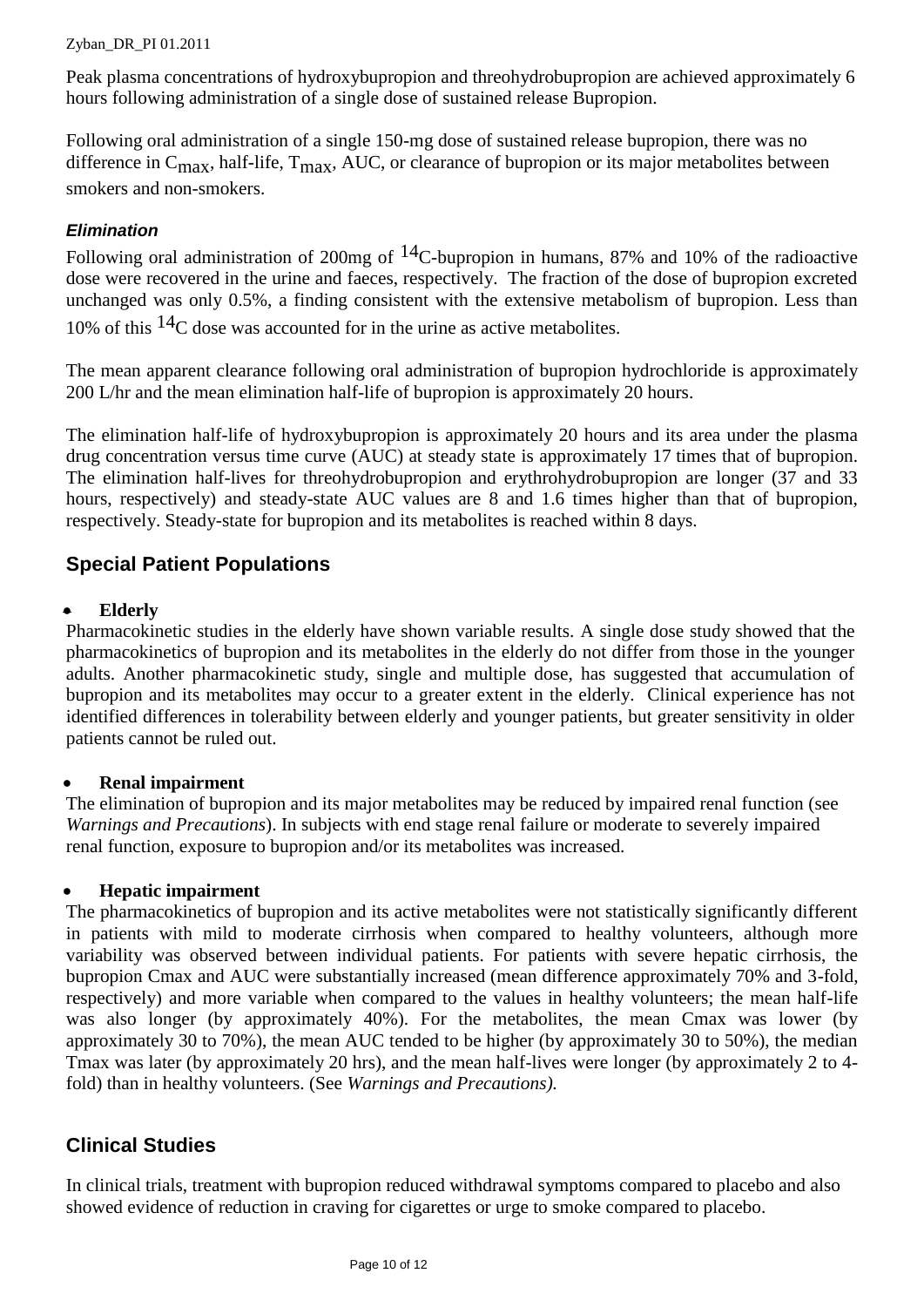Three studies (Studies 403, 405 and ZYB40017) demonstrated efficacy in a population of smokers motivated to quit. Study 403 was a dose-ranging study that indicated that bupropion was efficacious and that 300mg was the most effective dose. Study 405 demonstrated that bupropion SR was more effective than a nicotine transdermal system (NTS) and that a combination of bupropion SR and NTS led to numerically greater efficacy than either treatment alone. Study ZYB40017 further confirmed the efficacy of bupropion SR in a large population of smokers. The primary efficacy measure in each of these studies was continuous abstinence from smoking for a four-week period (beginning of Week 4 through end of Week 7 of the treatment phase). This efficacy measure is the generally accepted international regulatory criterion for approval of an aid to smoking cessation. Long term treatment with bupropion SR has been shown to prevent relapse to smoking. Study 406 demonstrated that patients randomised to Zyban for up to 52 weeks had a longer median time to relapse compared with patients randomised to placebo.

Studies AK1A4013 and ZYB40014 demonstrated the benefit of bupropion SR as an aid to smoking cessation in populations of smokers with COPD and stable cardiovascular disease. In study ZYB40014 subjects had at least one of the following conditions either with or without controlled hypertension: history of myocardial infarction, history of interventional cardiac procedure, stable angina, peripheral vascular disease, or congestive heart failure class I or II. Although these patients were older, less healthy, and had smoked more cigarettes for longer, the efficacy of bupropion SR in these medically compromised patients was largely comparable to that seen in the earlier studies with bupropion SR in the general smoking population. Significantly more patients with cardiovascular disease on bupropion SR compared with placebo remained continuously abstinent during weeks 4 to 7 of treatment and through to 12 months, while almost twice as many patients with COPD receiving bupropion SR achieved continuous abstinence during weeks 4 to 7 of treatment and through to the 6-month follow-up than those on placebo.

In a randomized double-blind placebo-controlled study of bupropion SR in adult smokers hospitalized with acute cardiovascular disease bupropion SR improved short-term but not long--term smoking cessation rates over that achieved with a counseling programme alone. Bupropion SR appeared to be well tolerated during the treatment period in hospitalized smokers with acute cardiovascular disease.

Bupropion SR is equally effective in prior NRT users versus those who have not used NRT, and efficacy has been demonstrated in smokers who have used bupropion SR for a previous quit attempt. A retrospective analysis of a placebo-controlled study suggests that bupropion shows efficacy rates that are equivalent in smokers who have previously used NRT, and those who have not. Two studies (ZYB40003 and ZYB40001) have demonstrated the long term efficacy of bupropion in smokers who had previously used bupropion in an attempt to stop smoking.

# **NON-CLINICAL INFORMATION**

The oncogenicity studies in the mouse and rat confirm the absence of carcinogenicity in these species. Liver changes are seen in animal studies but these reflect the action of a hepatic enzyme inducer. At clinical doses in man there is no evidence of any enzyme induction, which suggests that the hepatic findings in the laboratory animals have only limited importance in the evaluation and risk assessment of bupropion.

# **PHARMACEUTICAL INFORMATION**

## **Shelf Life**

24 months.

## **Special Precautions for Storage**